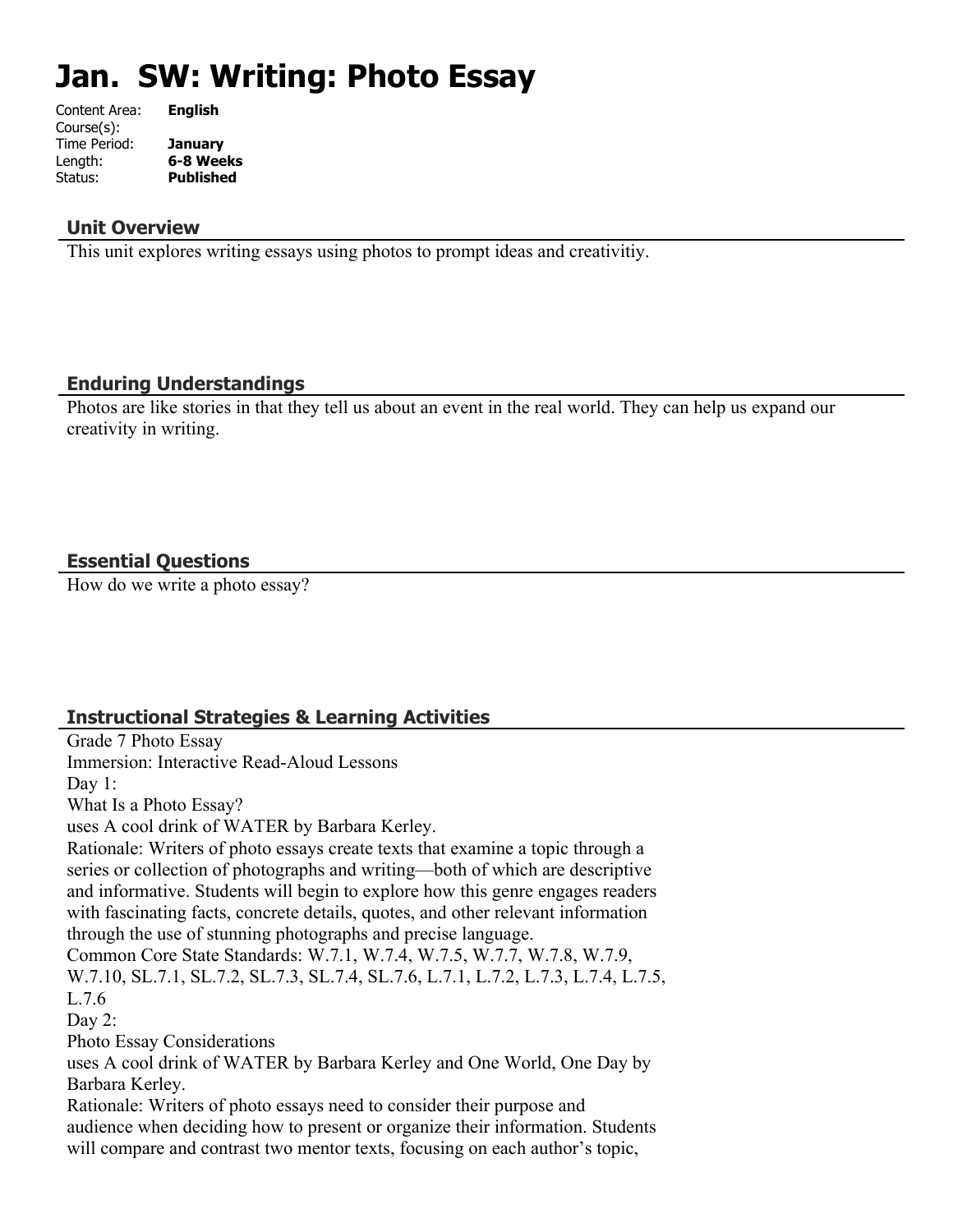audience, purpose, photographs, and organization.

Common Core State Standards: W.7.1, W.7.4, W.7.5, W.7.7, W.7.8, W.7.9, W.7.10, SL.7.1, SL.7.2, SL.7.3, SL.7.4, SL.7.6, L.7.1, L.7.2, L.7.3, L.7.4, L.7.5,

L.7.6

Day 3:

What Is a Photobiography?

uses Onward: A Photobiography of African-American Polar Explorer Matthew Henson by Dolores Johnson.

Rationale: Photo essayists can tell a story about a significant subject while taking readers through the chronology of events that reflect the subject's life. Students will discuss the purpose and structure of a photobiography as they learn about a fascinating and inspiring historical figure.

Common Core State Standards: W.7.2, W.7.4, W.7.5, W.7.7, W.7.8, W.7.9, W.7.10, SL.7.1, SL.7.2, SL.7.3, SL.7.4, SL.7.5, SL.7.6, L.7.1, L.7.2, L.7.3, L.7.4, L.7.5, L.7.6

Day 4:

Organization and Structure

uses When the Wolves Returned: Restoring Nature's Balance in Yellowstone by Dorothy Hinshaw Patent. Rationale: Writers of photo essays consider their topics when selecting the structure they will use in order to find

the best way to organize their text and photos to increase readers' comprehension by helping them envision and understand the main point or purpose of the essay. Students will examine the organization and formatting of a photo essay and consider why certain structures work best for the author's topic. Common Core State Standards: W.7.2, W.7.4, W.7.5, W.7.7, W.7.8, W.7.9, W.7.10, SL.7.1, SL.7.2, SL.7.3,

SL.7.4,

SL.7.6, L.7.1, L.7.2, L.7.3, L.7.4, L.7.5, L.7.6

Day  $5$ :

Text Features Enhance Topics and Themes

uses Hungry Planet: What the World Eats by Faith D'Aluisio.

Rationale: Photo essays are a form of writing that often addresses contemporary issues or themes that evoke emotion in the readers. Students will explore how particular features of photo essays help inform readers and enhance their viewing experience about current issues that impact humanity and the planet.

Common Core State Standards: W.7.1, W.7.4, W.7.5, W.7.7, W.7.8, W.7.9, W.7.10, SL7.1, SL.7.2, SL.7.3, SL.7.4,

SL.7.6, L.7.1, L.7.2, L.7.3, L.7.4, L.7.5, L.7.6

Mini-Lessons

Generating Ideas I: Topics Close to Home

uses One World, One Day by Barbara Kerley.

Rationale: Writers get ideas for their writing by thinking about the people and things in their personal lives that are

"close to home" and matter most to them. Students will consider the special people, their communities, and the things that are personally important to them as possible ideas for their photo essays.

Common Core State Standards: W.7.2, W.7.4, W.7.5, W.7.7, W.7.8, W.7.9, W.7.10, SL.7.1, SL.7.2, SL.7.3, SL.7.4,

SL.7.6, L.7.1, L.7.2, L.7.3, L.7.4, L.7.5, L.7.6

Generating Ideas II: Contemporary and Global Issues

uses A cool drink of WATER by Barbara Kerley, When the Wolves Returned by Dorothy Hinshaw Patent, and Every

Human Has Rights: A Photographic Declaration for Kids by National Geographic.

Rationale: Writers write about recurring themes that are contemporary, personal, or universal. Students will discuss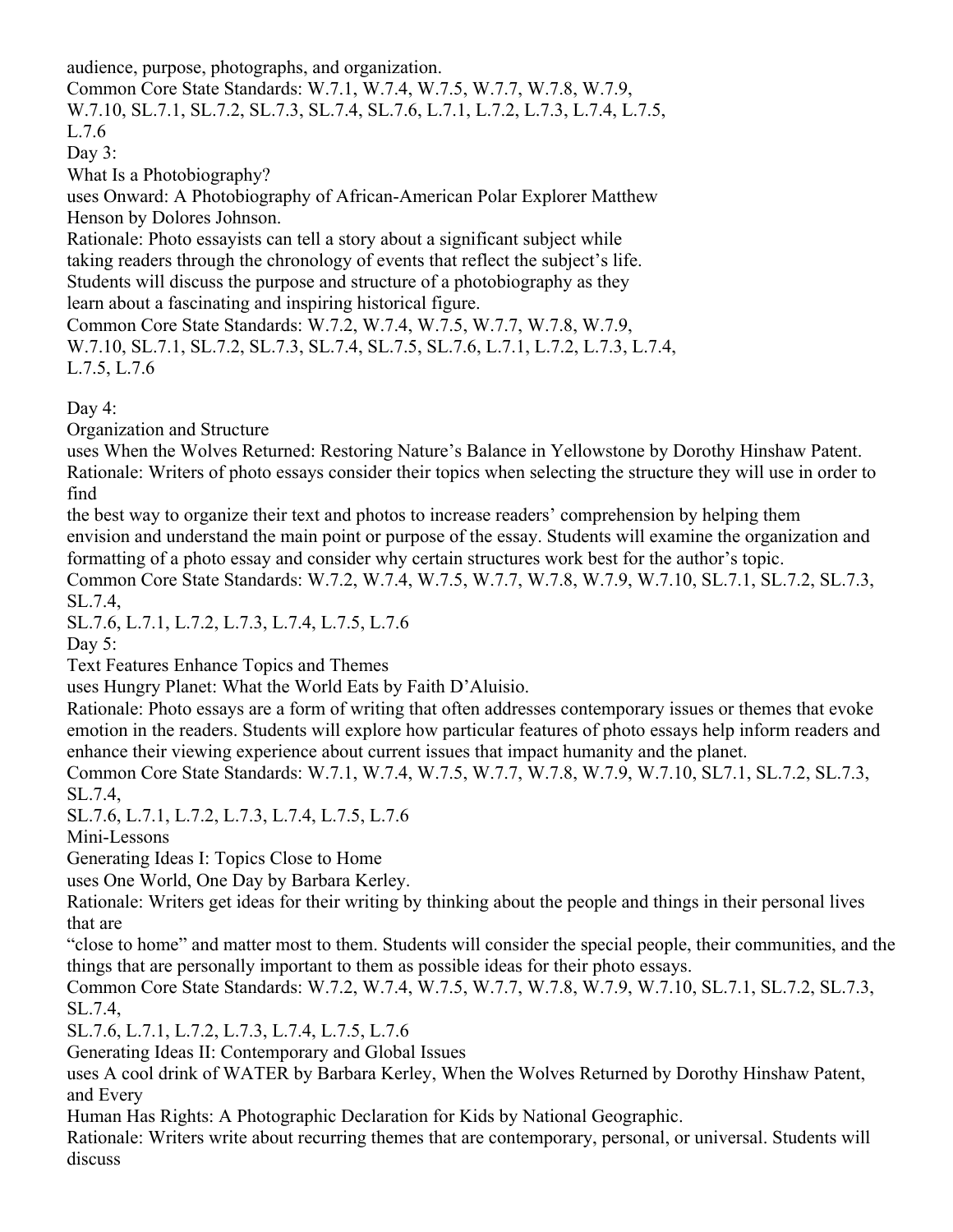and share contemporary or global issues that matter to them and think about how to best communicate how these

issues have a significant impact on individuals and society at large.

Common Core State Standards: W.7.1, W.7.2, W.7.4, W.7.5, W.7.7, W.7.8, W.7.9, W.7.10, SL.7.1, SL.7.2, SL.7.3,

SL.7.4, SL.7.6, L.7.1, L.7.2, L.7.3, L.7.4, L.7.6

Generating Ideas III: History and Human Interest

uses Onward by Dolores Johnson.

Rationale: Writers sometimes use different historical events and pieces of information when thinking about ideas

for their photo essays. Students will think about how interesting images and relatable words help bring historical

events to life and consider them as possible topics or ideas to use in a photo essay.

Common Core State Standards: W.7.1, W.7.2, W.7.4, W.7.5, W.7.6, W.7.7, W.7.8, W.7.9, W.7.10, SL.7.1, SL.7.2,

SL.7.3, SL.7.4, SL.7.6, L.7.1, L.7.2, L.7.3, L.7.4, L.7.6

Generating Ideas IV: Using Photos to Spark Ideas

uses Hungry Planet: What the World Eats by Faith D'Aluisio.

Rationale: Writers are often inspired by looking at photographs for possible topics or ideas. Students will view photos from mentor texts and digital sources to generate possible ideas for their photo essays.

Common Core State Standards: W.7.1, W.7.2, W.7.4, W.7.5, W.7.6, W.7.7, W.7.8, W.7.9, W.7.10, SL.7.1, SL.7.2,

SL.7.3, SL7.4, SL.7.5, SL.7.6, L.7.1, L.7.2, L.7.3, L.7.4, L.7.5, L.7.6

Selecting: Deciding on Your Photo Essay Topic

uses students' Writers' Notebooks.

Rationale: Writers analyze their ideas and topics in order to decide on the one that matches their intended purpose,

audience, and interests. Students will look over the ideas they generated and select the one that evokes a passion

and a spark within them and that will best create a meaningful and informative photo essay.

Common Core State Standards: W.7.1, W.7.2, W.7.4, W.7.5, W.7.6, W.7.7, W.7.8, W.7.9, W.7.10, SL.7.1, SL.7.2,

SL.7.3, SL.7.4, SL.7.5, SL.7.6, L.7.1, L.7.2, L.7.3, L.7.6

Collecting I: Gathering Engaging Photos

uses all mentor texts from the unit.

Rationale: Writers identify the types of photos they need in order to communicate their topics effectively and powerfully. Students will begin to develop criteria for selecting photos for their photo essays.

Common Core State Standards: W.7.2, W.7.4, W.7.5, W.7.6, W.7.7, W.7.8, W.7.9, W.7.10, SL.7.1, SL.7.2, SL.7.3,

SL.7.4, SL.7.5, SL.7.6, L.7.1, L.7.2, L.7.3, L.7.4, L.7.6

Collecting II: Finding the Facts

uses When the Wolves Returned by Dorothy Hinshaw Patent, Project Seahorse by Pamela S. Turner, and A cool

drink of WATER by Barbara Kerley.

Rationale: Writers research multiple sources in order to locate pertinent facts and information to develop their topics and record their notes to help them organize their thoughts, facts, and ideas. Students will conduct research

and take notes from multiple sources in order to investigate their topics, generate and answer questions, and locate

and record relevant information.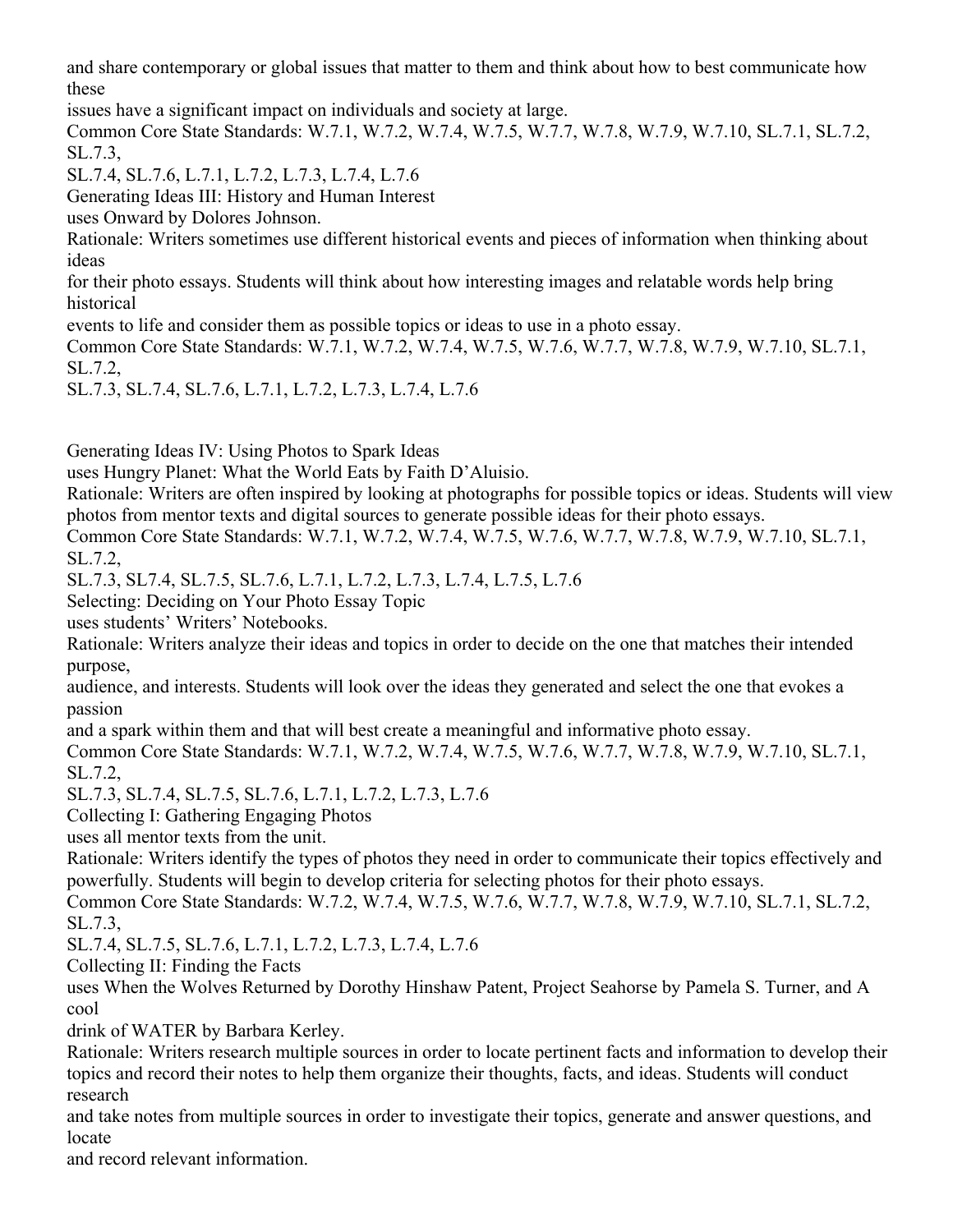Common Core State Standards: W.7.2, W.7.4, W.7.5, W.7.6, W.7.7, W.7.8, W.7.9, W.7.10, SL.7.1, SL.7.2, SL.7.3,

SL.7.4, SL.7.5, SL.7.6, L.7.1, L.7.2, L.7.3, L.7.4, L.7.6

Collecting III: Relevant Details Add Depth

uses students' Writers' Notebooks and a graphic organizer.

Rationale: Writers look for relevant details to enrich their research and add "flavor" to their essays. Students will

continue to gather information that supports their topics by identifying relevant details from the sources they are

using.

Common Core State Standards: W.7.2, W.7.4, W.7.5, W.7.6, W.7.7, W.7.8, W.7.9, W.7.10, SL.7.1, SL.7.2, SL.7.3,

SL.7.4, SL.7.5, SL.7.6, L.7.1, L.7.2, L.7.3, L.7.4, L.7.5, L.7.6

Drafting I: Organization and Structure

uses One World, One Day by Barbara Kerley, When the Wolves Returned by Dorothy Hinshaw Patent, and Onward

by Dolores Johnson.

Rationale: Writers organize their photos carefully and think about the structure of their essays in order to clearly

convey the central topic or idea of their photo essays. Students will think about the structure of their essays and the

organization of their photos to ensure that they match the intended purpose, audience, and meaning.

Common Core State Standards: W.7.2, W.7.4, W.7.5, W.7.6, W.7.7, W.7.9, W.7.10, SL.7.1, SL.7.2, SL.7.3, SL.7.4,

SL.7.5, SL.7.6, L.7.1, L.7.2, L.7.3, L.7.4, L.7.6

Drafting II: Introducing Your Photo Essay

uses A cool drink of WATER by Barbara Kerley, One World, One Day by Barbara Kerley, and When the Wolves

Returned by Dorothy Hinshaw Patent.

Rationale: Photo essays begin with an introduction, or lead, that grabs readers' attention and introduces them to

the topic. Students will try out different ways to craft an engaging lead while also being mindful of introducing their

topics in a clear and informative way.

Common Core State Standards: W.7.1, W.7.2, W.7.4, W.7.5, W.7.6, W.7.7, W.7.9, W.7.10, SL.7.1, SL.7.2, SL.7.3,

SL.7.4, SL.7.5, SL.7.6, L.7.1, L.7.2, L.7.3, L.7.4, L.7.5, L.7.6

Drafting III: Transitions Connect Ideas and Concepts

uses When the Wolves Returned by Dorothy Hinshaw Patent, Onward by Dolores Johnson, Hungry Planet by Faith

D'Aluisio, and students' drafts.

Rationale: Writers use appropriate transitions to create cohesion and clarify the relationships among ideas, information, and concepts. Students will incorporate transition words and phrases into their writing for the purpose of conveying information clearly and providing a smooth flow to the piece.

Common Core State Standards: W.7.2, W.7.4, W.7.5, W.7.6, W.7.7, W.7.9, W.7.10, SL.7.1, SL.7.2, SL.7.3, SL.7.4,

SL.7.6, L.7.1, L.7.2, L.7.3, L.7.4, L.7.6

Drafting IV: The Importance of the Wrap-Up

uses students' drafts.

Rationale: Photo essayists think about how to conclude their essays by providing their readers with a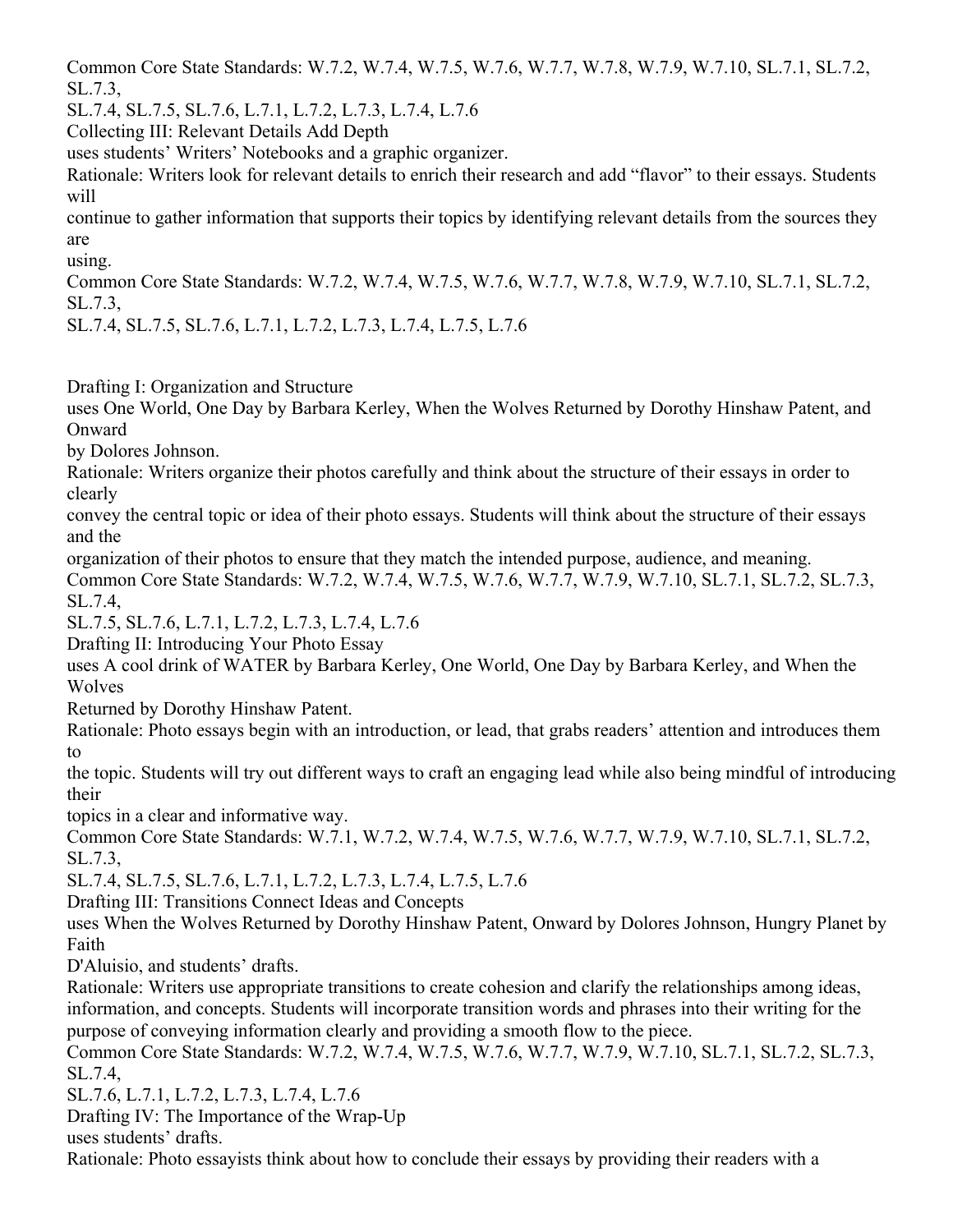conclusion

that makes them think, evokes an emotion, encourages additional research, entertains, and/or instills a call to action. Students will determine the best way to conclude their photo essays and draft a conclusion that wraps up

their central topic or idea in a way that generates a strong reaction from readers.

Common Core State Standards: W.7.1, W.7.2, W.7.4, W.7.5, W.7.6, W.7.7, W.7.9, W.7.10, SL.7.1, SL.7.2, SL.7.3,

SL.7.4, SL.7.5, SL.7.6, L.7.1, L.7.2, L.7.3, L.7.6

Revising I: Precise Language and Domain-Specific Vocabulary

uses an excerpt from Onward by Dolores Johnson and students' drafts.

Rationale: Writers use precise language and domain-specific vocabulary to inform readers about or explain their

topics. Students will acquire and accurately use precise and domain-specific words and phrases to convey clear

meaning and aid in the deeper understanding of their photo essays.

Common Core State Standards: W.7.2, W.7.4, W.7.5, W.7.6, W.7.7, W.7.8, W.7.9, W.7.10, SL.7.1, SL.7.2, SL.7.3,

SL.7.4, SL.7.5, SL.7.6, L.7.1, L.7.2, L.7.3, L.7.4, L.7.5, L.7.6

Revising II: Peer Review

uses students' drafts.

Rationale: When writers revise their drafts, they keep in mind the central topic or idea of their photo essays by making sure they are conveying it clearly to their readers in an engaging and informative manner. Students will

share their photo essays with a partner using a peer review checklist for the purpose of listening to and providing

constructive feedback.

Common Core State Standards: W.7.1, W.7.2, W.7.4, W.7.5, W.7.7, W.7.9, W.7.10, SL.7.1, SL.7.2, SL.7.3, SL.7.4,

SL.7.5, SL.7.6, L.7.1, L.7.2, L.7.3, L.7.4, L.7.6

Editing I: Creating Tone With Pause Punctuation

uses Project Seahorse by Pamela S. Turner and Onward by Dolores Johnson.

Rationale: Writers use punctuation creatively to add meaning and voice to their writing. Students will recognize

how the em dash and ellipses are used for the purpose of creating tone and crafting more meaningful, interesting,

and rhythmic sentences.

Common Core State Standards: W.7.2, W.7.4, W.7.5, W.7.7, W.7.9, W.7.10, SL.7.1, SL.7.2, SL.7.3, SL.7.4, SL.7.6,

L.7.1, L.7.2, L.7.3, L.7.4, L.7.6

Editing II: Peer Editing

uses students' drafts.

Rationale: Writers recognize the importance of having editors or peers listen to or review their writing to ensure the

application of the correct standards of English grammar, spelling, and conventions. Students will use an editing

checklist to guide them as they work in partnerships to look over their work and prepare to publish their photo essays.

Common Core State Standards: W.7.1, W.7.2, W.7.4, W.7.5, W.7.7, W.7.9, W.7.10, SL.7.1, SL.7.2, SL.7.3, SL.7.4,

SL.7.6, L.7.1, L.7.2, L.7.3, L.7.6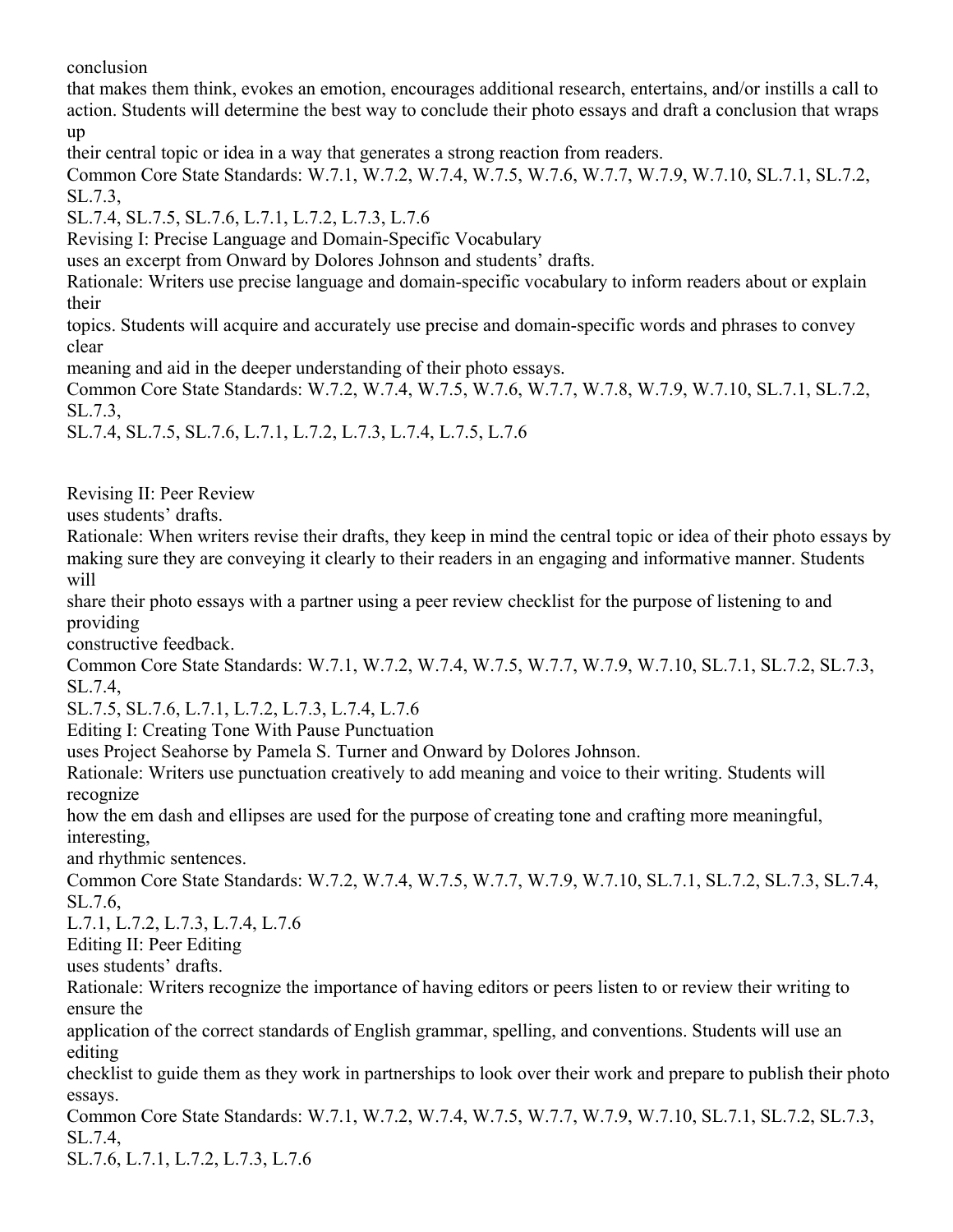Publishing I: Creating a Mock-Up

uses Every Human Has Rights by National Geographic, One World, One Day by Barbara Kerley, and When the

Wolves Returned by Dorothy Hinshaw Patent.

Rationale: Writers visualize their final product before finalizing the placement of photos and text when creating a

photo essay. Students will create a mock-up of their photo essays for the purpose of seeing variations of how photographs and text could be formatted or laid out in order to reflect a clear representation of their information

and topics.

Common Core State Standards: W.7.2, W.7.4, W.7.5, W.7.6, W.7.7, W.7.9, W.7.10, SL.7.1, SL.7.2, SL.7.3, SL.7.4,

SL.7.5, SL.7.6, L.7.1, L.7.2, L.7.3, L.7.4, L.7.6

Publishing II: One Last Look

uses Hungry Planet and Faith D'Aluisio and Every Human Has Rights by National Geographic.

Rationale: Writers know that in a successful photo essay, the photographs can explain or inform the readers about

their topics if they are placed carefully with the text. Students will take one last look at their photo essays and decide if the visual impression of their topics matches their purpose, intent, and central ideas; make sure that they

introduced their topics clearly by organizing ideas, concepts, and information into categories; and review their layouts to make sure they are useful in aiding comprehension.

Common Core State Standards: W.7.1, W.7.2, W.7.4, W.7.5, W.7.6, W.7.7, W.7.9, W.7.10, SL.7.1, SL.7.2, SL.7.3,

SL.7.4, SL.7.5, SL.7.6, L.7.1, L.7.2, L.7.3, L.7.6

## **Integration of Career Readiness, Life Literacies and Key Skills**

Students will be exposed to the career of a professional photographer.

| TECH.9.4.8.IML.7  | Use information from a variety of sources, contexts, disciplines, and cultures for a specific<br>purpose (e.g., 1.2.8.C2a, 1.4.8.CR2a, 2.1.8.CHSS/IV.8.AI.1, W.5.8, 6.1.8.GeoSV.3.a,<br>6.1.8. Civics DP. 4.b, 7.1. NH. IPRET. 8). |
|-------------------|------------------------------------------------------------------------------------------------------------------------------------------------------------------------------------------------------------------------------------|
| TECH.9.4.8.CI.4   | Explore the role of creativity and innovation in career pathways and industries.                                                                                                                                                   |
| TECH.9.4.8.DC     | Digital Citizenship                                                                                                                                                                                                                |
| TECH.9.4.8.IML.12 | Use relevant tools to produce, publish, and deliver information supported with evidence<br>for an authentic audience.                                                                                                              |
| TECH.9.4.8.GCA.2  | Demonstrate openness to diverse ideas and perspectives through active discussions to<br>achieve a group goal.                                                                                                                      |
| TECH.9.4.8.GCA    | <b>Global and Cultural Awareness</b>                                                                                                                                                                                               |
| TECH.9.4.8.IML.13 | Identify the impact of the creator on the content, production, and delivery of information<br>(e.g., 8.2.8.ED.1).                                                                                                                  |
| TECH.9.4.8.DC.4   | Explain how information shared digitally is public and can be searched, copied, and                                                                                                                                                |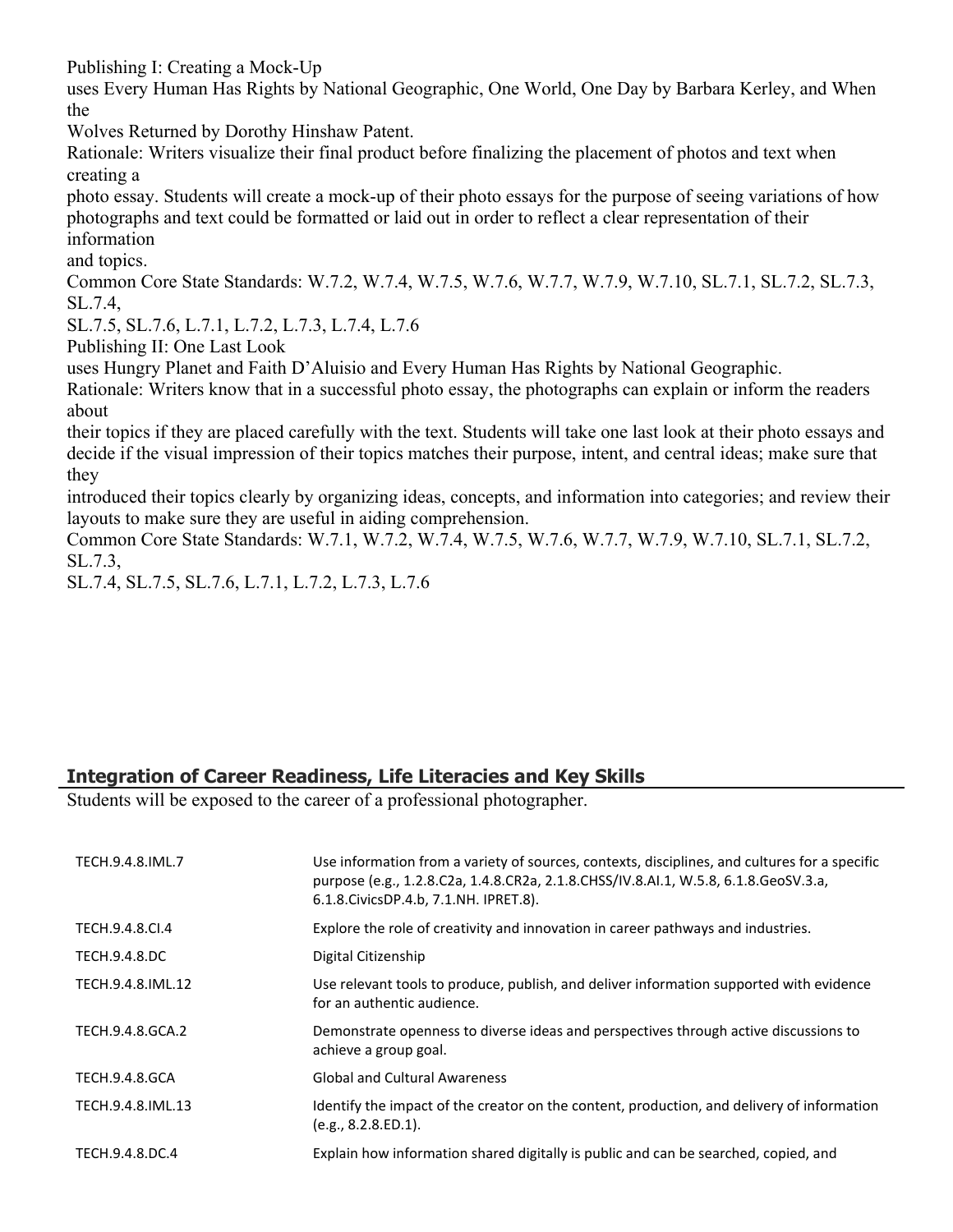|                      | potentially seen by public audiences.                                                                                                                                                                      |
|----------------------|------------------------------------------------------------------------------------------------------------------------------------------------------------------------------------------------------------|
| TECH.9.4.8.IML.15    | Explain ways that individuals may experience the same media message differently.                                                                                                                           |
| WRK.9.2.8.CAP.3      | Explain how career choices, educational choices, skills, economic conditions, and personal<br>behavior affect income.                                                                                      |
| <b>TECH.9.4.8.CI</b> | Creativity and Innovation                                                                                                                                                                                  |
| TECH.9.4.8.IML.14    | Analyze the role of media in delivering cultural, political, and other societal messages.                                                                                                                  |
| TECH.9.4.8.IML.1     | Critically curate multiple resources to assess the credibility of sources when searching for<br>information.                                                                                               |
| TECH.9.4.8.DC.5      | Manage digital identity and practice positive online behavior to avoid inappropriate forms<br>of self-disclosure.                                                                                          |
| <b>TECH.9.4.8.CT</b> | <b>Critical Thinking and Problem-solving</b>                                                                                                                                                               |
| TECH.9.4.8.Cl.3      | Examine challenges that may exist in the adoption of new ideas (e.g., 2.1.8.SSH,<br>6.1.8. Civics PD. 2).                                                                                                  |
| WRK.9.2.8.CAP.2      | Develop a plan that includes information about career areas of interest.                                                                                                                                   |
| TECH.9.4.8.GCA.1     | Model how to navigate cultural differences with sensitivity and respect (e.g., 1.5.8.C1a).                                                                                                                 |
| WRK.9.2.8.CAP.4      | Explain how an individual's online behavior (e.g., social networking, photo exchanges,<br>video postings) may impact opportunities for employment or advancement.                                          |
| TECH.9.4.8.DC.3      | Describe tradeoffs between allowing information to be public (e.g., within online games)<br>versus keeping information private and secure.                                                                 |
| TECH.9.4.8.IML.3     | Create a digital visualization that effectively communicates a data set using formatting<br>techniques such as form, position, size, color, movement, and spatial grouping (e.g.,<br>6.SP.B.4, 7.SP.B.8b). |
| <b>WRK.9.2.8.CAP</b> | <b>Career Awareness and Planning</b>                                                                                                                                                                       |
| TECH.9.4.8.IML.4     | Ask insightful questions to organize different types of data and create meaningful<br>visualizations.                                                                                                      |
| TECH.9.4.8.IML.10    | Examine the consequences of the uses of media (e.g., RI.8.7).                                                                                                                                              |
| TECH.9.4.8.IML.11    | Predict the personal and community impact of online and social media activities.                                                                                                                           |
| TECH.9.4.8.DC.2      | Provide appropriate citation and attribution elements when creating media products (e.g.,<br>$W.6.8$ ).                                                                                                    |
| TECH.9.4.8.DC.1      | Analyze the resource citations in online materials for proper use.                                                                                                                                         |

## **Technology and Design Integration**

| $CS.6 - 8.8.1.8$ . IC. 1 | Compare the trade-offs associated with computing technologies that affect individual's<br>everyday activities and career options.       |
|--------------------------|-----------------------------------------------------------------------------------------------------------------------------------------|
| CS.6-8.8.2.8. TH. 1      | Explain how the development and use of technology influences economic, political, social,<br>and cultural issues.                       |
| $CS.6-8.1TH$             | Interaction of Technology and Humans                                                                                                    |
|                          | Economic, political, social and cultural aspects of society drive development of new<br>technological products, processes, and systems. |

#### **Interdisciplinary Connections**

Writing is connected to all disciplines.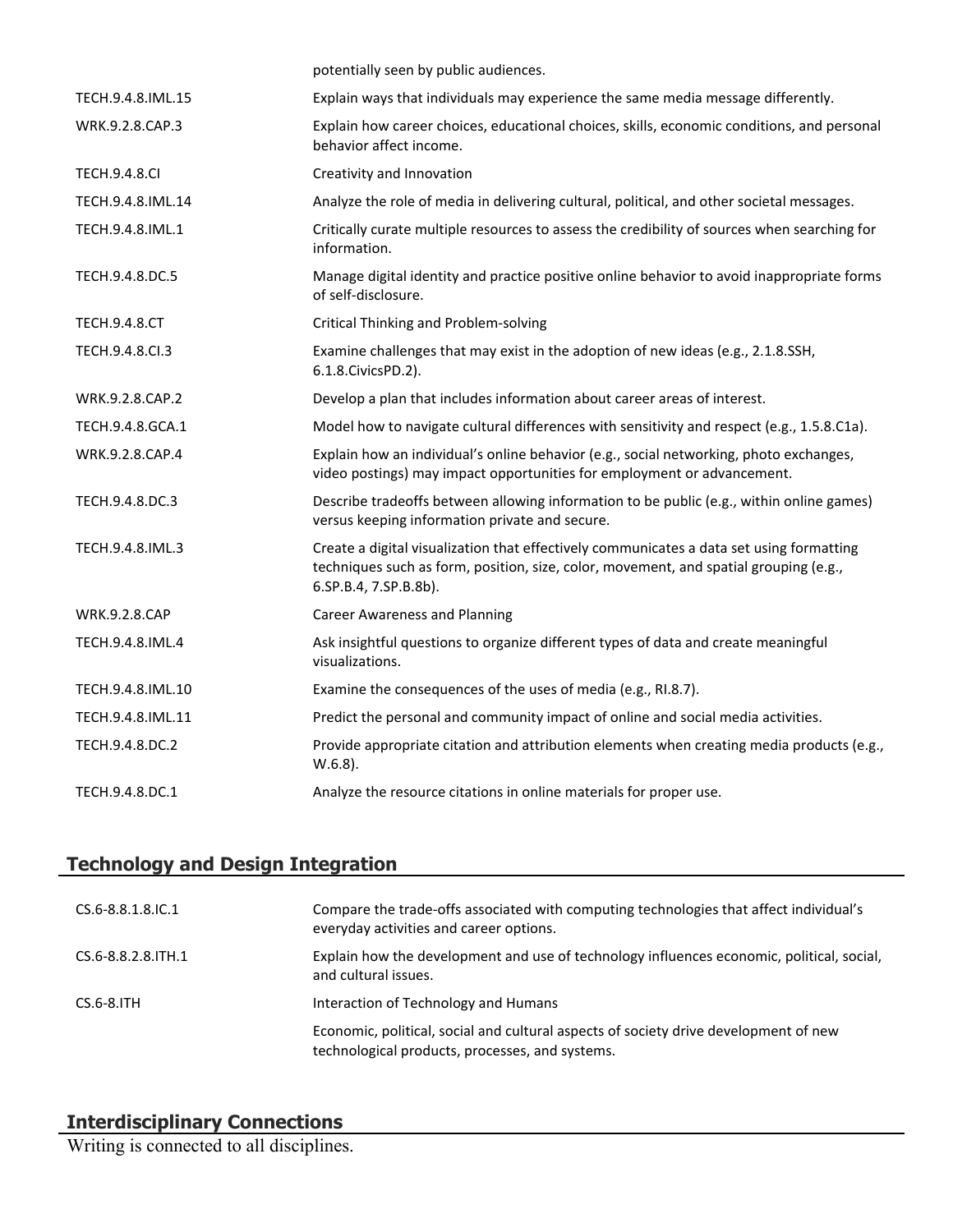#### **Differentiation**

- Understand that gifted students, just like all students, come to school to learn and be challenged.
- Pre-assess your students. Find out their areas of strength as well as those areas you may need to address before students move on.
- Consider grouping gifted students together for at least part of the school day.
- Plan for differentiation. Consider pre-assessments, extension activities, and compacting the curriculum.
- Use phrases like "You've shown you don't need more practice" or "You need more practice" instead of words like "qualify" or "eligible" when referring to extension work.
- Encourage high-ability students to take on challenges. Because they're often used to getting good grades, gifted students may be risk averse.
- **Definitions of Differentiation Components**:
	- o Content the specific information that is to be taught in the lesson/unit/course of instruction.
	- o Process how the student will acquire the content information.
	- o Product how the student will demonstrate understanding of the content.
	- o Learning Environment the environment where learning is taking place including physical location and/or student grouping

#### **Differentiation occurring in this unit:**

Writing connects with all disciplines.

## **Modifications & Accommodations**

Refer to QSAC EXCEL SMALL SPED ACCOMMOCATIONS spreadsheet in this discipline.

#### **Modifications and Accommodations used in this unit:**

Students will be encouraged to challenge themselves when writing. Struggling students will recieve additional instruction and modifications .

#### **Benchmark Assessments**

**Benchmark Assessments** are given periodically (e.g., at the end of every quarter or as frequently as once per month) throughout a school year to establish baseline achievement data and measure progress toward a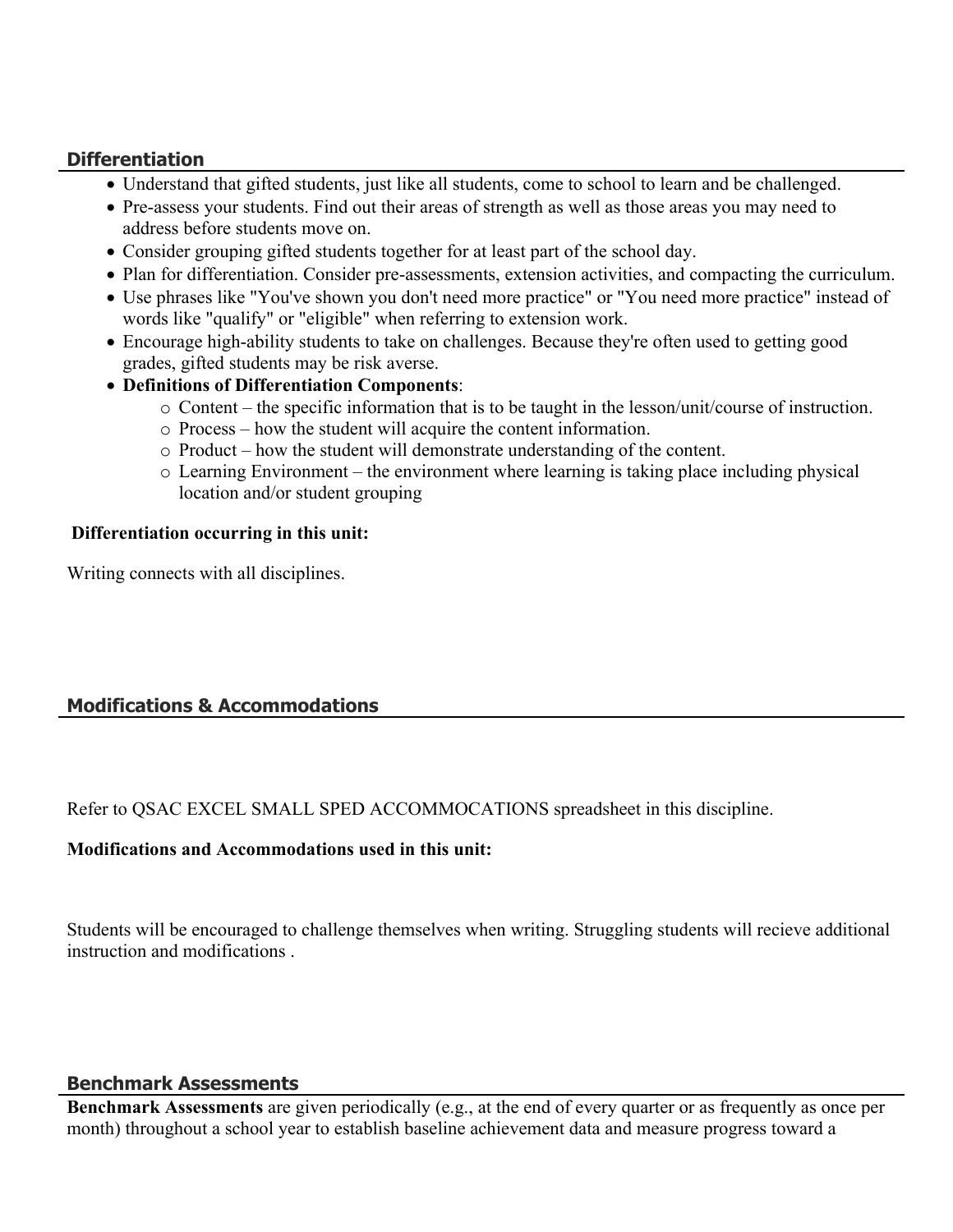standard or set of academic standards and goals.

#### **Schoolwide Benchmark assessments:**

Aimsweb benchmarks 3X a year

Linkit Benchmarks 3X a year

#### **Additional Benchmarks used in this unit.**

Writing Samples

#### **Formative Assessments**

Assessment allows both instructor and student to monitor progress towards achieving learning objectives, and can be approached in a variety of ways. **Formative assessment** refers to tools that identify misconceptions, struggles, and learning gaps along the way and assess how to close those gaps. It includes effective tools for helping to shape learning, and can even bolster students' abilities to take ownership of their learning when they understand that the goal is to improve learning, not apply final marks (Trumbull and Lash, 2013). It can include students assessing themselves, peers, or even the instructor, through writing, quizzes, conversation, and more. In short, formative assessment occurs throughout a class or course, and seeks to improve student achievement of learning objectives through approaches that can support specific student needs (Theal and Franklin, 2010, p. 151).

#### **Formative Assessments used in this unit:**

Discussion

Homework

Quizzes

Rough drafts

#### **Summative Assessments**

**Summative assessments** evaluate student learning, knowledge, proficiency, or success at the conclusion of an instructional period, like a unit, course, or program. Summative assessments are almost always formally graded and often heavily weighted (though they do not need to be). Summative assessment can be used to great effect in conjunction and alignment with formative assessment, and instructors can consider a variety of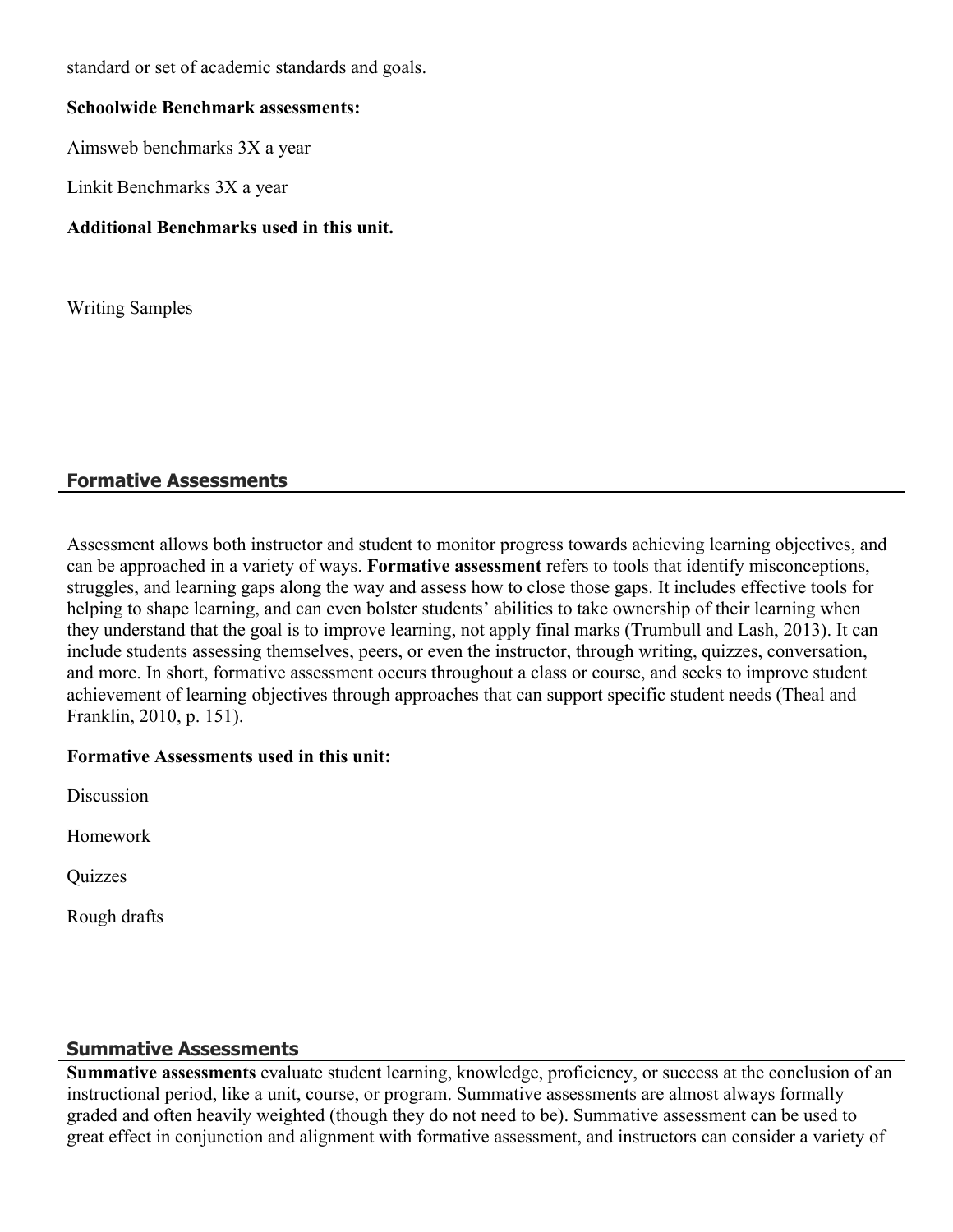ways to combine these approaches.

## **Summative assessments for this unit:**

Unit tests

teacher made tests

Final drafts

## **Instructional Materials**

Schoolwide, Inc. "Photo Essay" unit materials.

Anchor texts.

### **Standards**

| LA.L.7.5  | Demonstrate understanding of figurative language, word relationships, and nuances in<br>word meanings.                                                                                                                            |
|-----------|-----------------------------------------------------------------------------------------------------------------------------------------------------------------------------------------------------------------------------------|
| LA.SL.7.1 | Engage effectively in a range of collaborative discussions (one-on-one, in groups, and<br>teacher-led) with diverse partners on grade 7 topics, texts, and issues, building on others'<br>ideas and expressing their own clearly. |
| LA.L.7.6  | Acquire and use accurately grade-appropriate general academic and domain-specific<br>words and phrases; gather vocabulary knowledge when considering a word or phrase<br>important to comprehension or expression.                |
| LA.SL.7.6 | Adapt speech to a variety of contexts and tasks, demonstrating command of formal<br>English when indicated or appropriate.                                                                                                        |
| LA.SL.7.2 | Analyze the main ideas and supporting details presented in diverse media and formats<br>(e.g., visually, quantitatively, orally) and explain how the ideas clarify a topic, text, or issue<br>under study.                        |
| LA.SL.7.3 | Delineate a speaker's argument and specific claims, evaluating the soundness of the<br>reasoning and the relevance and sufficiency of the evidence.                                                                               |
| LA.SL.7.4 | Present claims and findings, emphasizing salient points in a focused, coherent manner<br>with pertinent descriptions, facts, details, and examples; use appropriate eye contact,<br>adequate volume, and clear pronunciation.     |
| LA.SL.7.5 | Include multimedia components and visual displays in presentations to clarify claims and<br>findings and emphasize salient points.                                                                                                |
| LA.W.7.2  | Write informative/explanatory texts to examine a topic and convey ideas, concepts, and<br>information through the selection, organization, and analysis of relevant content.                                                      |
| LA.L.7.1  | Demonstrate command of the conventions of standard English grammar and usage when<br>writing or speaking.                                                                                                                         |